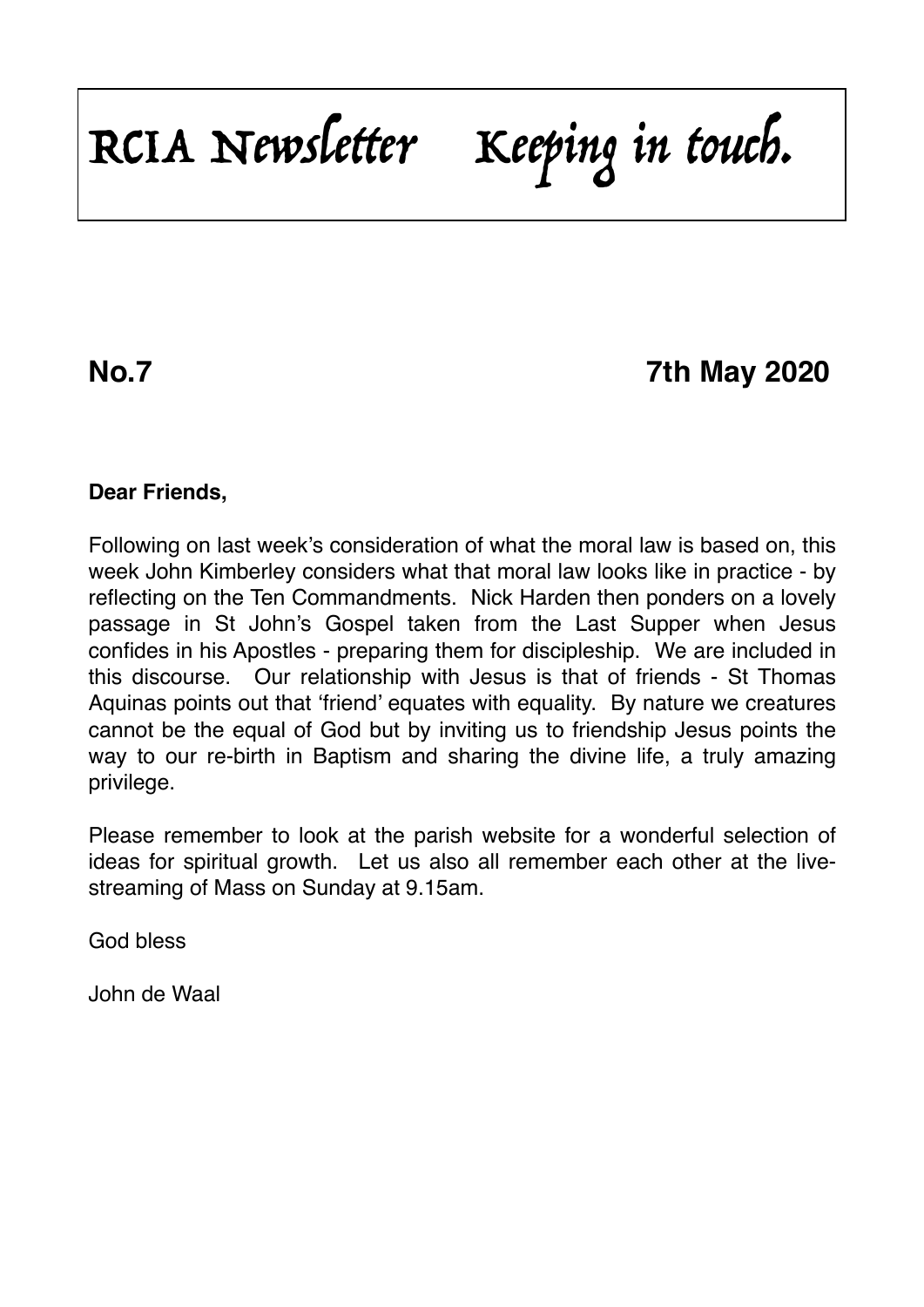# **The Ten Commandments** John Kimberley

"*I shall take you as my people and I shall be your God. And you will know that I am Yahweh your God, who has freed you from the forced labour of the Egyptians."* (Exodus 6 : 7)

The Ten Commandments are in many ways the bedrock of the relationship between God and His Chosen People, they are always there and fundamental to what is read throughout the Bible, engrained in the Jewish national life. It is almost as if God said through Moses :

"You shall be my people, but you will have to understand that this carries a great responsibility; you will have to live in ways which will mark you out as being different from everyone else, and by doing this you will reveal to others that you know me."

In broad terms the Ten Commandments lay out the basic standards of how God wishes His people to behave.

In Exodus 2o and Deuteronomy 5 we can read the accounts of the imparting of the Commandments to the people, and both accounts agree broadly with each other. Biblical scholarship has been most active in studying them, but the purpose of these notes is not to present a summary of this, but rather to look briefly at the meaning and importance of the Commandments and how they continue to offer the standard we are called to follow. In following them we reveal to others how seriously we view our relationship with God, and how our knowledge of Him informs our lives and the way we choose to live.

Moses was given the Commandments in dramatic circumstances and relayed them to the people. In a shortened form, (apologies if too shortened), we hear :

*You shall have no other gods but me* - there is only one God.

*You shall not make idols* - nowadays we tend not to have individual idols to worship, but we are all quite good at finding other pursuits which consume our energy and take the place of the one God.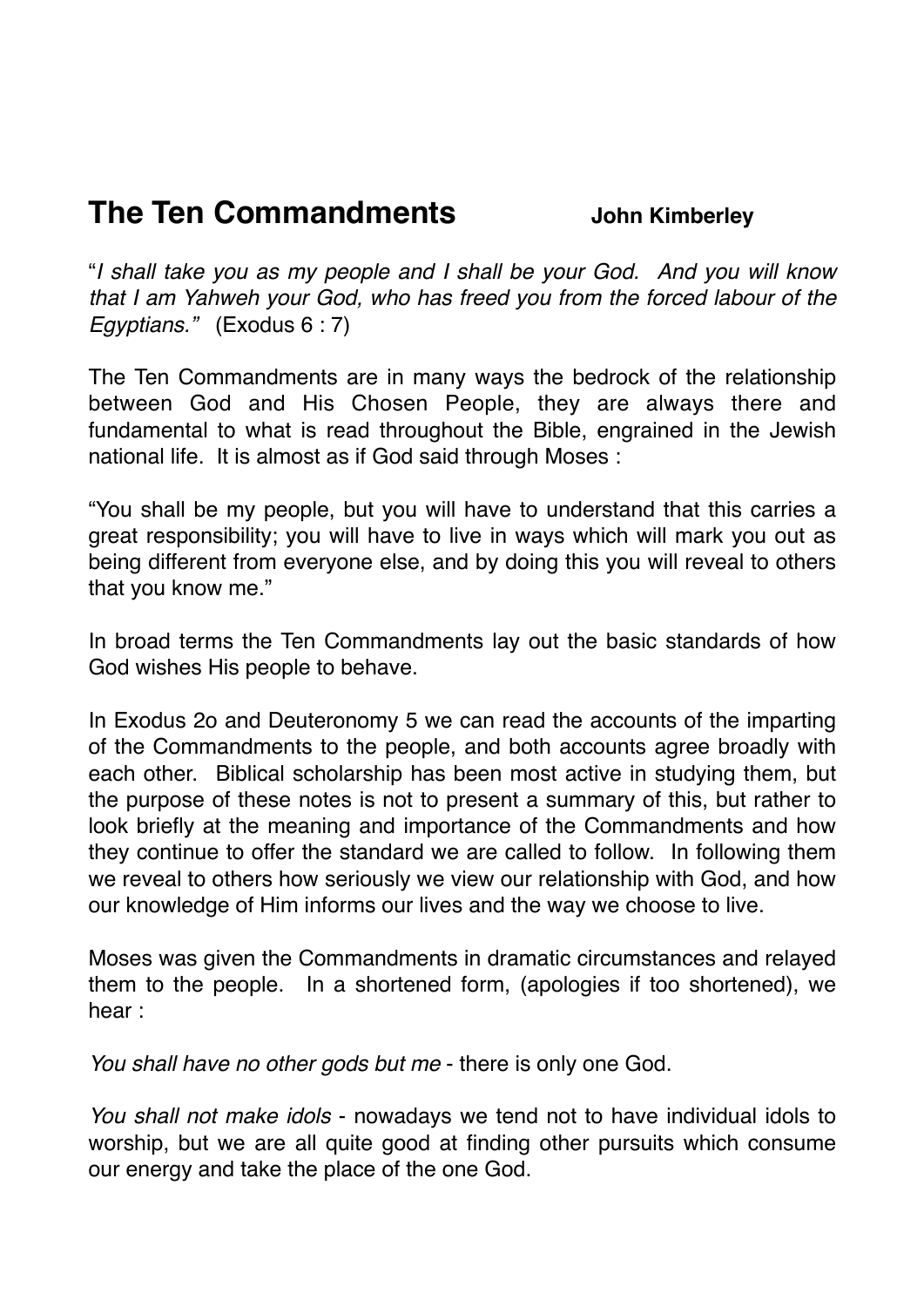*You shall not take the name of the Lord your God in vain* - a call to wholehearted following. To misquote a prayer : 'what we say with our lips must show what we believe in our hearts.'

*Keep the Sabbath Day holy and set apart for God* - faith is to be taken seriously and we must plan for it to be a regular part of our lives. (At the time of writing COVID - 19 has a lot to answer for!!)

*Honour your father and mother* - family life and family love are important.

*You shall not murder -* human life is precious and a gift given by God in creation. No one has the right to end another's life for any reason.

*You shall not commit adultery* - aside from obvious sexual meaning, this can also be seen as an unwavering commitment required in the conduct of human relationships.

*You shall not steal -* respect others and do not take from them what is rightfully theirs.

*You shall not give false witness* - honesty, integrity of character, a consistent witness to the truth are required at all times, and it is not acceptable to malign other human beings.

*You shall not covet* - this is not say that we should always be happy with our lot, but that God has a plan for each one of us, and we should be aware that the 'green-eyed god' of jealousy, together with the resentment that flows from it, is not conducive to living a life totally with God.

If we were now to have our discussion groups there is ample material in these to furnish an evening of sharing in discussion/debate, but I will highlight two matters to focus on.

First, for the Christian, is the absolute importance of the Ten Commandments in the expression of social life in whatever generation or society. In the prayers of the Church we often hear the phrase 'the Common Good', and I would suggest that there would be no 'Common Good' without some kind of adherence to the basic principles revealed in the Ten Commandments.

Secondly, we all have the gift of a conscience, a conscience which has been informed that there is an objective right and an objective wrong, and that not everything is relative. It is the Ten Commandments which open up for us the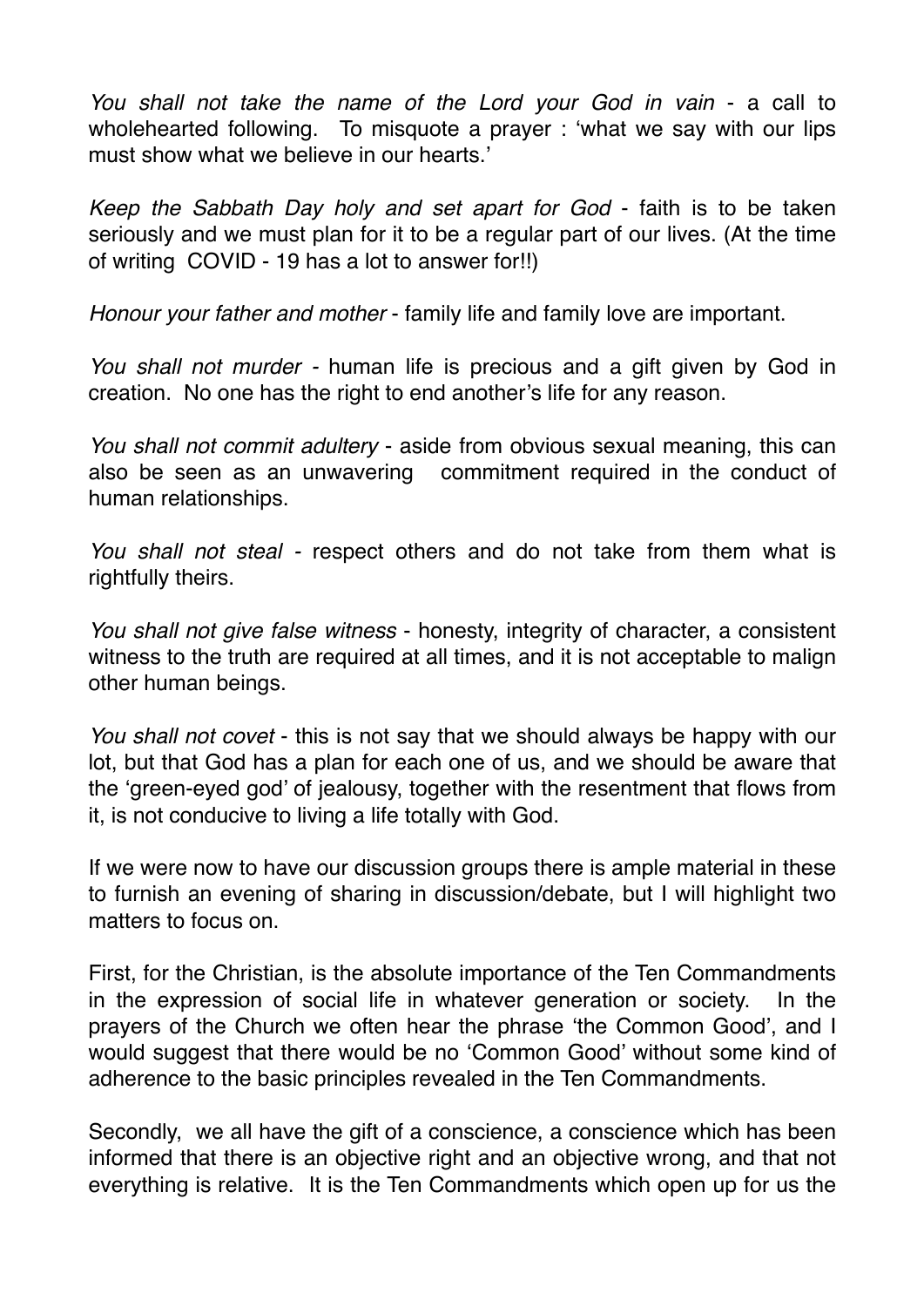perspective of the divine insight into some of the moral and ethical questions which affect our behaviour and our being. It is right that we question, but it is also right that we know that there is a bottom line, one we glimpse in the promise, 'I shall take you as my people, and I will be your God.'

To finish, I will move to the New Testament and Our Lord's teaching, and how He shortened ten commandments to just two, and in the two encompasses the whole length and breadth of what is involved in our relationship with God :

*"When the pharisees heard that Jesus had silenced the Sadducess, they got together and put him to the test, one of them put a further question, 'Master, which is the greatest commandment of the Law?'*

*Jesus said to him, 'You must love the Lord your God with all your heart, with all your soul, and with all your mind. This is the greatest and first commandment.*

*The second resembles it, you must love your neighbour as yourself.*

*On these two commandments hang the whole Law, and the prophets too.'"*

(Matthew 22 : 34 - 40; but also see Mark 12 : 28 - 31, Luke 10 : 25 - 28 and John : 13 : 34 - 35)

# **Lectio using Jn 15:9-17.**

**<sup>9</sup>**As the Father has loved me, so have I loved you; abide in my love. **<sup>10</sup>** If you keep my commandments, you will abide in my love, just as I have kept my Father's commandments and abide in his love. **11** These things I have spoken to you, that my joy may be in you, and that your joy may be full.

**<sup>12</sup>** "This is my commandment, that you love one another as I have loved you. **<sup>13</sup>** Greater love has no man than this, that a man lay down his life for his friends. **<sup>14</sup>** You are my friends if you do what I command you. **<sup>15</sup>** No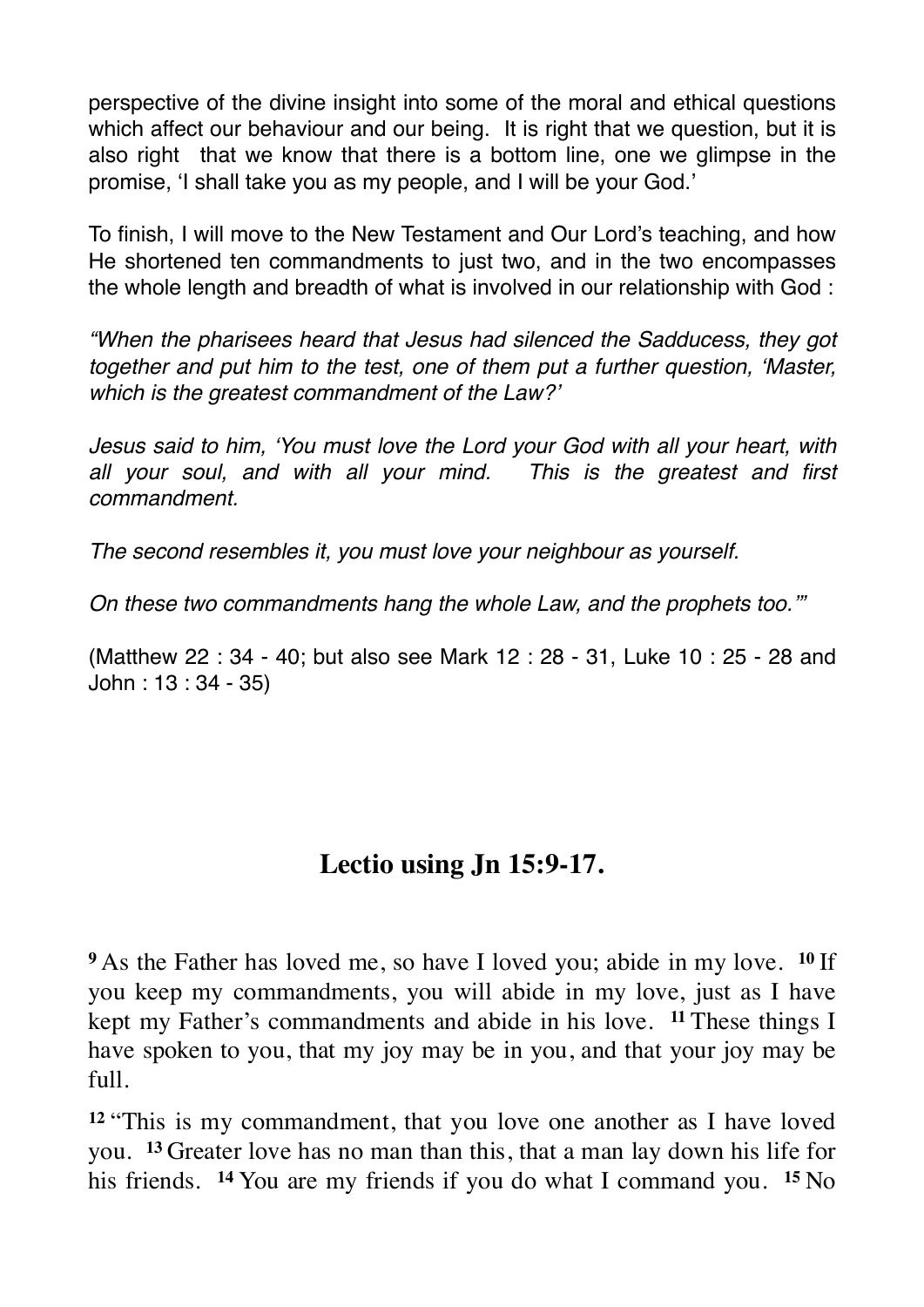longer do I call you servants, for the servant does not know what his master is doing; but I have called you friends, for all that I have heard from my Father I have made known to you. **<sup>16</sup>** You did not choose me, but I chose you and appointed you that you should go and bear fruit and that your fruit should abide; so that whatever you ask the Father in my name, he may give it to you. **<sup>17</sup>** This I command you, to love one another.

## **Reflection on Jn 15:9-17.**

This passage comes at the centre of Jesus' farewell discourse in the Gospel of John. The disciples are being prepared for their future vocation. To follow Jesus involves two aspects:

- 1. Abiding in Him
- 2. Loving one another

We abide in the love of Jesus by keeping His commandments, 'making our home in Him and allowing Him to make His home in us'. It is a friendship that gives life and involves a level of intimacy or *into-me-you-see* as a friend once stated. Jesus waits patiently for us to open the door of our hearts and let Him in.

Just as the Father loves the Son and Jesus loves the disciples (and us) so Jesus commands His disciples (and us) to become part of the unity, the oneness, by abiding in His love. It is through our love that we show for each other that we participate in the life of the Trinity. It is helpful to consider Saint Augustine's analogy of the Trinity: the Father as the Lover, the Son as the Beloved and the Holy Spirit as the Love.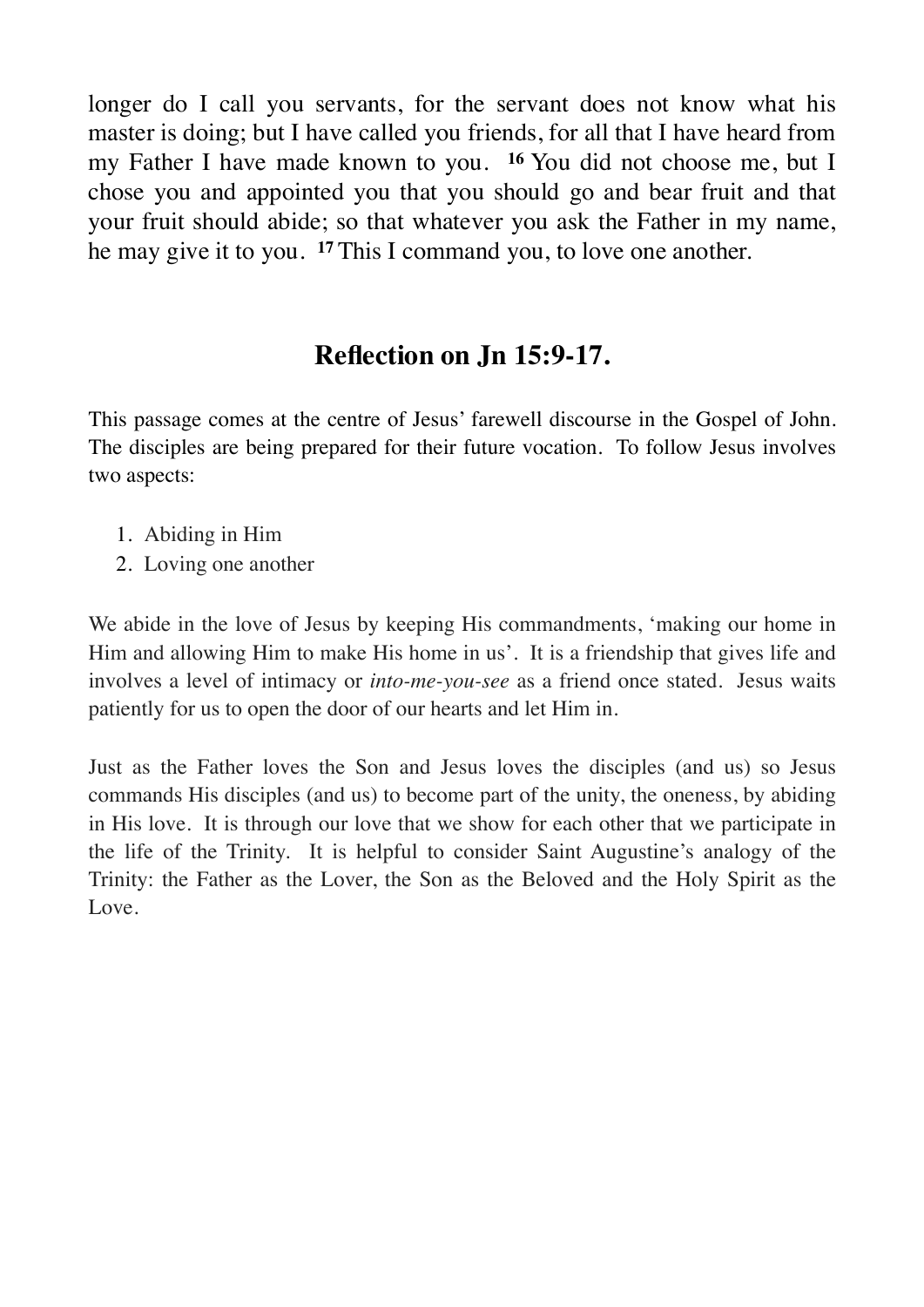

The result of this love of others is the experience of joy that we read about in verse 11, being fully alive. There is no greater joy than to realise that we are precious and loved by God and to share that love with others. Jesus left us an example of what this love looks like, The Good Shepherd who "lays down his life for the sheep" (Jn 10:11). His death on the cross manifests the divine love for humanity.

The command "to love one another" (Jn 15:17) is a responsibility that comes from the reality that, "You did not choose me, but I chose you" (Jn 15:16). We have each been 'chosen', 'called' to 'love one another', it is our Christian vocation.

I think that Saint John Henry Newman articulated this vocation perfectly in his 'Fragrance Prayer':

> *Dear Jesus, help me to spread Your fragrance everywhere I go. Flood my soul with Your spirit and life. Penetrate and possess my whole being so utterly, That my life may only be a radiance of Yours.*

*Shine through me, and be so in me That every soul I come in contact with May feel Your presence in my soul. Let them look up and see no longer me, but only Jesus!*